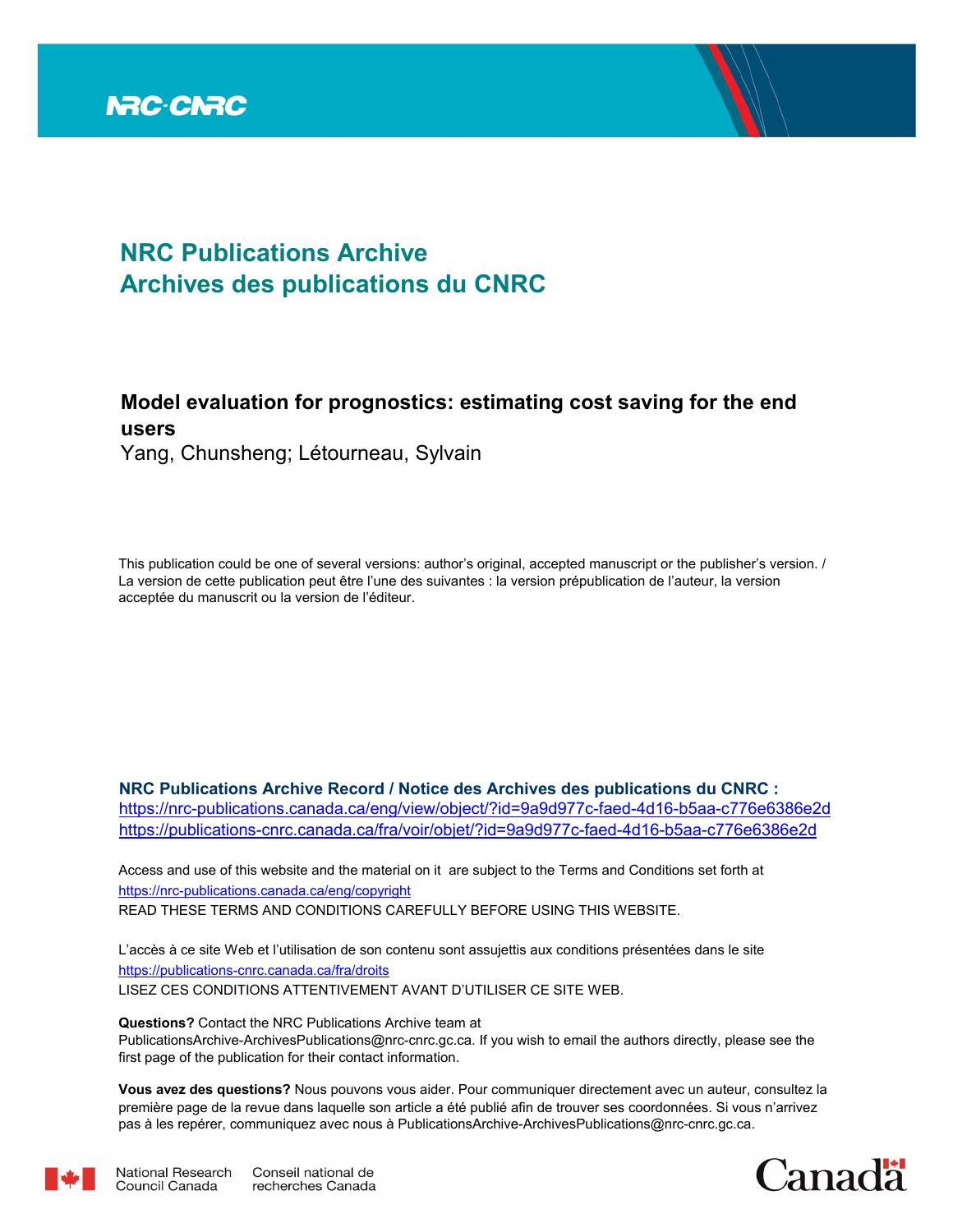

National Research Council Canada

Conseil national de recherches Canada

Institute for Information Technology

Institut de technologie de l'information



*Model Evaluation for Prognostics: Estimating Cost Saving for the End Users \** 

Yang, C., Létourneau, S. December 2007

\* published in The Proceedings of the 2007 International Conference on Machine Learning and Applications (ICMLA '07). Cincinnati, Ohio, USA. December 13-15, 2007. NRC 49867.

Copyright 2007 by National Research Council of Canada

Permission is granted to quote short excerpts and to reproduce figures and tables from this report, provided that the source of such material is fully acknowledged.

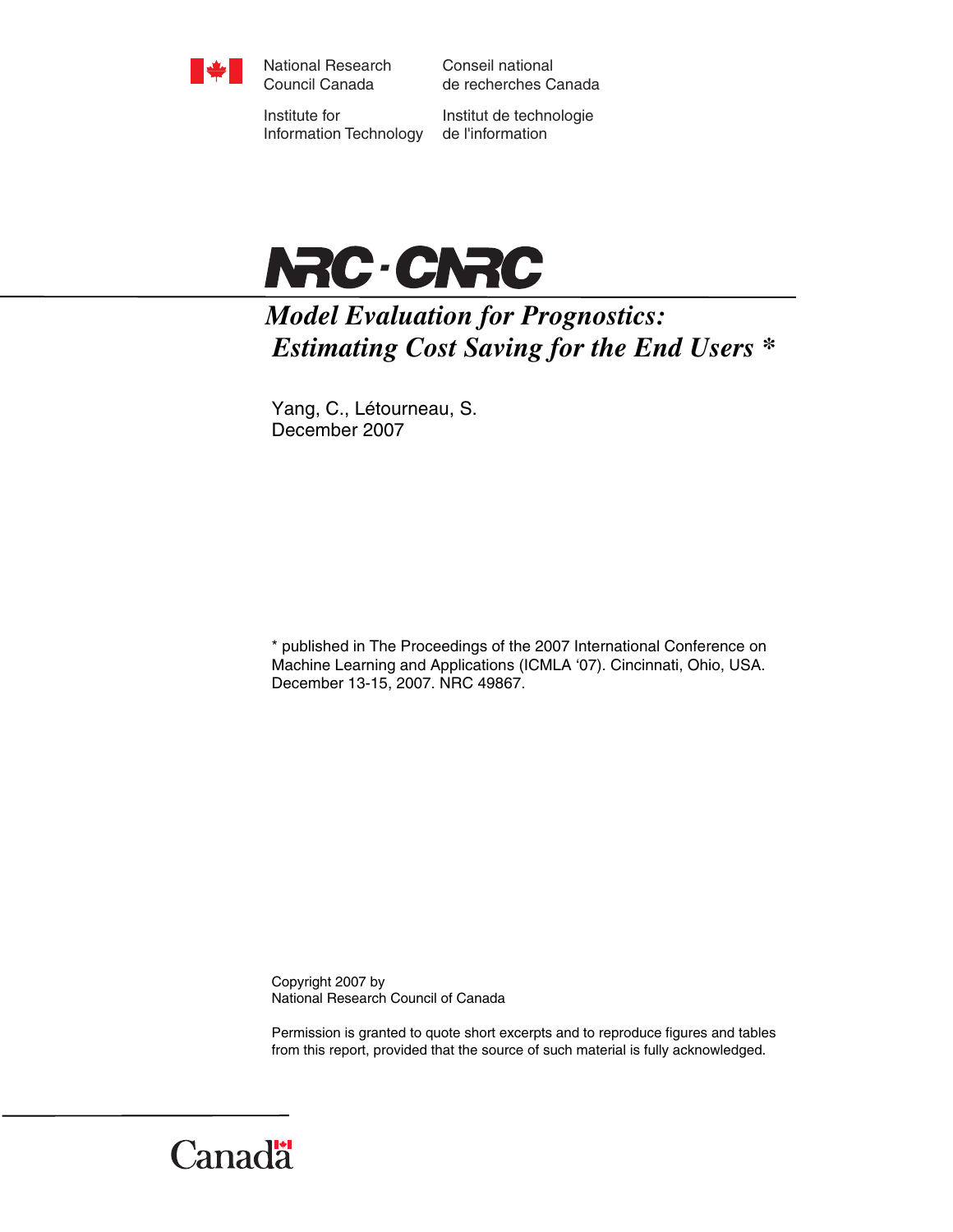## **Model Evaluation for Prognostics: Estimating Cost Saving for the End Users**

Chunsheng Yang and Sylvain Létourneau

Institute for Information Technology National Research Council Canada 1200 Montreal Road, Ottawa, Ontario K1A 0R6, Canada {Chunsheng.Yang, Sylvain.letourneau}@nrc.gc.ca

#### **Abstract**

*Unexpected failures of complex equipment such as trains or aircraft introduce superfluous costs, disrupt operation, have an effect on consumer's satisfaction, and potentially decrease safety in practice. One of the objectives of Prognostics and Health Management (PHM) systems is to help reduce the number of unexpected failures by continuously monitoring the components of interest and predicting their failures sufficiently in advance to allow for proper planning. In other words, PHM systems may help turn unexpected failures into expected ones. Recent research has demonstrated the usefulness of data mining to help build prognostic models for PHM but also has identified the need for new model evaluation methods that take into account the specificities of prognostic applications. This paper investigates this problem. First, it reviews classical and recent methods to evaluate data mining models and it explains their deficiencies with respect to prognostic applications. The paper then proposes a novel approach that overcomes these deficiencies. This approach integrates the various costs and benefits involved in prognostics to quantify the cost saving expected from a given prognostic model. From the end user's perspective, the formula is practical as it is easy to understand and requires realistic inputs. The paper illustrates the usefulness of the methods through a real-world case study involving data-mining prognostic models and realistic costs/benefits information. The results show the feasibility of the approach and its applicability to various prognostic applications.* 

*Keywords: Model Evaluation, Data Mining, Machine Learning, ROC, ROCCH, AUC, Business Gains, Prognostics.* 

## **1. Introduction**

The need for higher equipment availability and lower maintenance cost is driving the development and integration of prognostic and health management (PHM) systems. Taking advantage of advances in sensor technologies, PHM systems favor a pro-active maintenance strategy by continuously monitoring the health of selected components and warning the maintenance staff whenever there is a risk for a component failure. These early warnings allow the maintenance staff to devise an optimal repair plan that minimizes both disruption and cost. When sufficient data is available, one may rely on data mining to help build the required predictive models. As an example, we propose in [13] a complete methodology that makes use of classification techniques and existing equipment data to build predictive component failure models. Although this methodology turns out to be highly promising, the problem of model evaluation remains a key practical difficulty limiting the applicability of data mining for prognostics.

 Model evaluation is a core topic in data mining and a wealth of approaches and metrics have been proposed. A few examples of traditional approaches include hold-out validation, cross-validation, and bootstrapping. Over the last decade, ROC (Receiver Operating Characteristics) analysis and ROC-based approaches [3, 4, 5 6, 7, 8], including ROCCH (ROC Convex Hull), AUC (Area Under the ROC Curve), and ROC cost curve, have gradually replaced the use of the error-rate measure. The DEA (Data Envelopment Analysis) [9, 10, 11] approach is also gaining popularity in the multi-class problem. Unfortunately, none of these are directly applicable to prognostic applications. There are two reasons. First, these approaches rely on random sampling to select instances during the evaluation process, which is not appropriate whenever there are dependencies between the instances as it is the case in prognostic applications. For example, in prognostic applications one would expect strong dependencies between instances from a given system and between instances with temporal proximity. Ignoring these dependencies during the sampling or the data partitioning process is likely to lead to unrealistic results. Second, these approaches do not take into account the timeliness of the alerts generated by the predictive models and their overall failure detection rate.

 We proposed a score-based model evaluation approach for prognostics that overcomes some of the limitations discussed above and applied it in various application domains [12, 13]. Although this approach is appropriate for ranking prognostic models, the scores computed do not allow the end user to understand the actual business value of the models built. This paper addresses this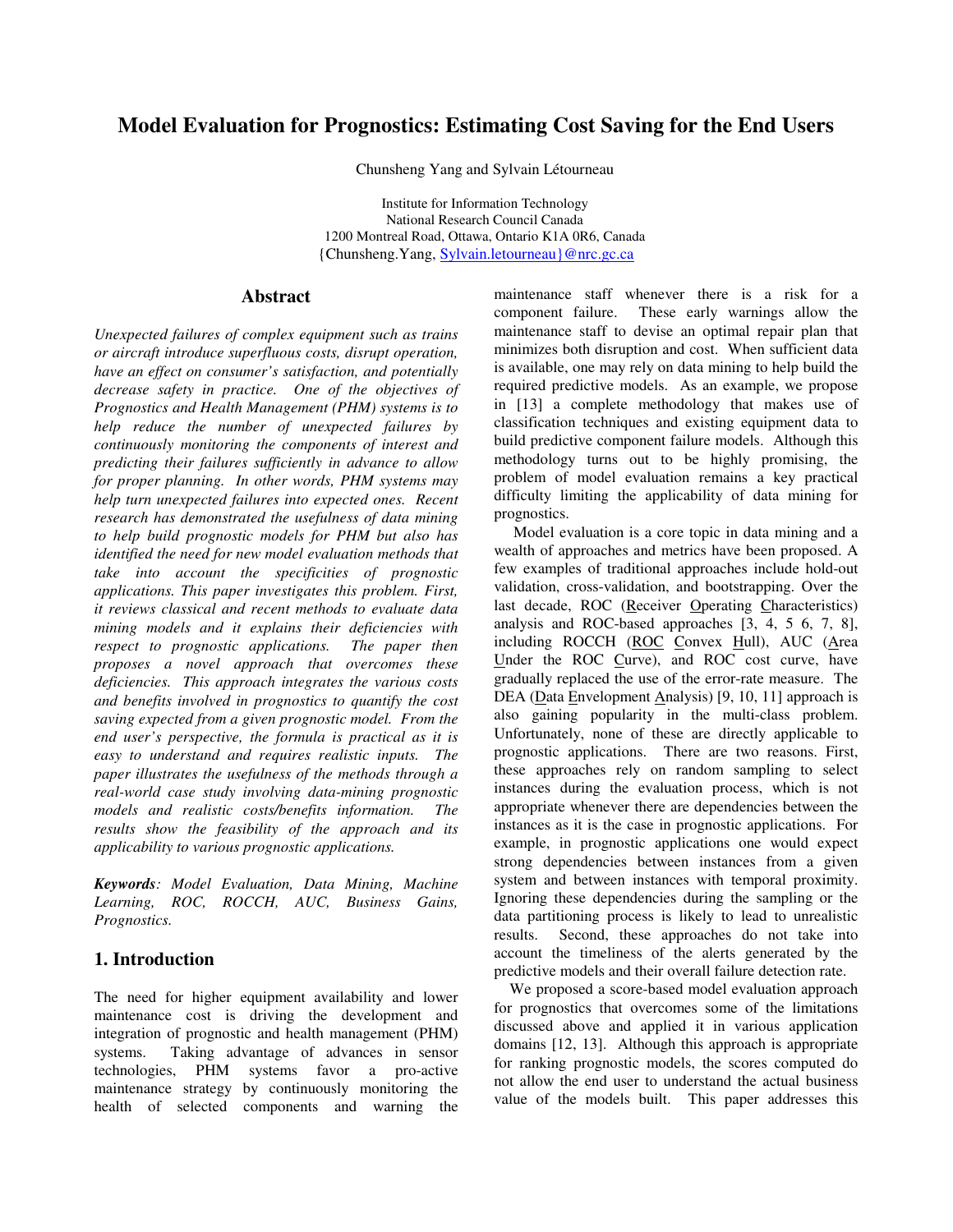problem by proposing a complementary cost-based method that integrates the various operational costs and benefits involved when making decisions based on prognostic models. From the end user perspective, the formula is practical since it is easy to understand and requires inputs that are usually readily available. The paper illustrates the usefulness of the methods through a real-world case study involving data-mining prognostic models and realistic costs/benefits information.

 The following sections of the paper are as follows. Section 2 briefly reviews popular model evaluation approaches for classification tasks and the score-based approach previously proposed for prognostic applications. Section 3 presents the new cost-based model evaluation approach for prognostic applications. Section 4 applies the proposed metric to evaluate data mining-based prognostic models in a real-world application. Section 5 discusses the experimental results, limitations, and future work. Finally, Section 6 concludes the paper.

## **2. Related Work**

In machine learning research, the reliability of a classifier or model is often summarized by either error-rate or accuracy. The error rate is defined as the expected probability of misclassification: the number of classification errors over the total number of test instances. The accuracy is 1 minus the error-rate. Because some errors can be more costly than others, it's sometimes desirable to minimize the misclassification cost rather than the error-rate. For this purpose, several approaches are available, including DEA, ROC analysis, and ROC-based methods. This section briefly reviews these approaches.

#### **2.1 ROC Analysis and ROC-Based Approaches for Model Evaluation**

The ROC analysis was initially developed to express the tradeoff between hit rate and false alert rate in signal detection theory [1, 2]. It is now also used to evaluate the performance of classifiers or learning algorithms [3, 4, 5, 6, 7, 8] in machine learning. In particular, ROC is used for performance evaluation of binary classifiers. A binary classifier classifies each instance as "positive" or "negative". Let us define the true positive (*TP*) and false positive rates (*FP*) as follow:

$$
TP = \frac{positives \quad correctly \quad classified}{Total \quad positives} ;
$$
  
\n
$$
FP = \frac{negatives \quad incorrectly \quad classified}{Total \quad negatives} ;
$$

Using *TP* and *FP* as the *Y*-axis and *X*-axis respectively, we can plot a ROC space. In this space, each point (*FP, TP*) represents a classifier or a model. Given different class distributions and cost-error rates, we plot a curve for a given classifier on the ROC space. This curve is used to determine the performance of a classifier across the entire range of class distributions and error costs. On the other hand, ROC curves alone have limited use for classifier comparison and selection. Several extensions globally referred to as ROC-based analysis have been proposed to address this limitation.

 First, let us consider the ROCCH approach [3, 4]. This model selection approach starts by computing a convex hull that encloses the ROC curves for the set of classifiers to be compared. This convex hull represents the best performance that can be achieved from this set of models. Model selection is simply performed by choosing the model(s) that matches the performance of the convex hull for a given class distribution and error cost.

 A second approach is the AUC [5, 6, 7], which is more appropriate whenever the class distribution and error cost are unknown. AUC has been shown to be more powerful than accuracy in experimental comparisons of several popular learning algorithms [5]. Precise and objective criteria have also been proposed to demonstrate the superiority of AUC over accuracy [6, 7], in particular with respect to consistency.

 A third ROC-based analysis method has been proposed to integrate cost information [8]. This approach relies on cost and normalized cost probability instead of the usual TP and FP rates. Using this approach, the user can assess the expected performance of a model under various costs and event probabilities. Unfortunately, the notion of normalized cost probability, which encapsulates cost and probability information, is often difficult to interpret.

 ROC-based approaches are very convenient for the evaluation of models in binary classification tasks but they do not generalize well to multi-class problems. The visualization is specially problematic since the ROC space for a *k*-class problem has *k(k-1)* dimensions. And without simultaneous visualization of all the dimensions, the benefits of the ROC approaches are greatly reduced.

#### **2.2 Data Envelopment Analysis**

The Data Envelopment Analysis (DEA) method is more effective for multi-class problems. DEA is widely used in decision-making support and management science. It addresses the key issues in determining the efficiencies of various producers or DMUs (Decision Making Units) by converting a set of inputs into a set of outputs [9, 10]. DEA is a linear-programming-based approach, which constructs an efficient frontier (envelopment) over the data and computes each data point's efficiency related to this frontier. Each data point corresponds to a DMU or a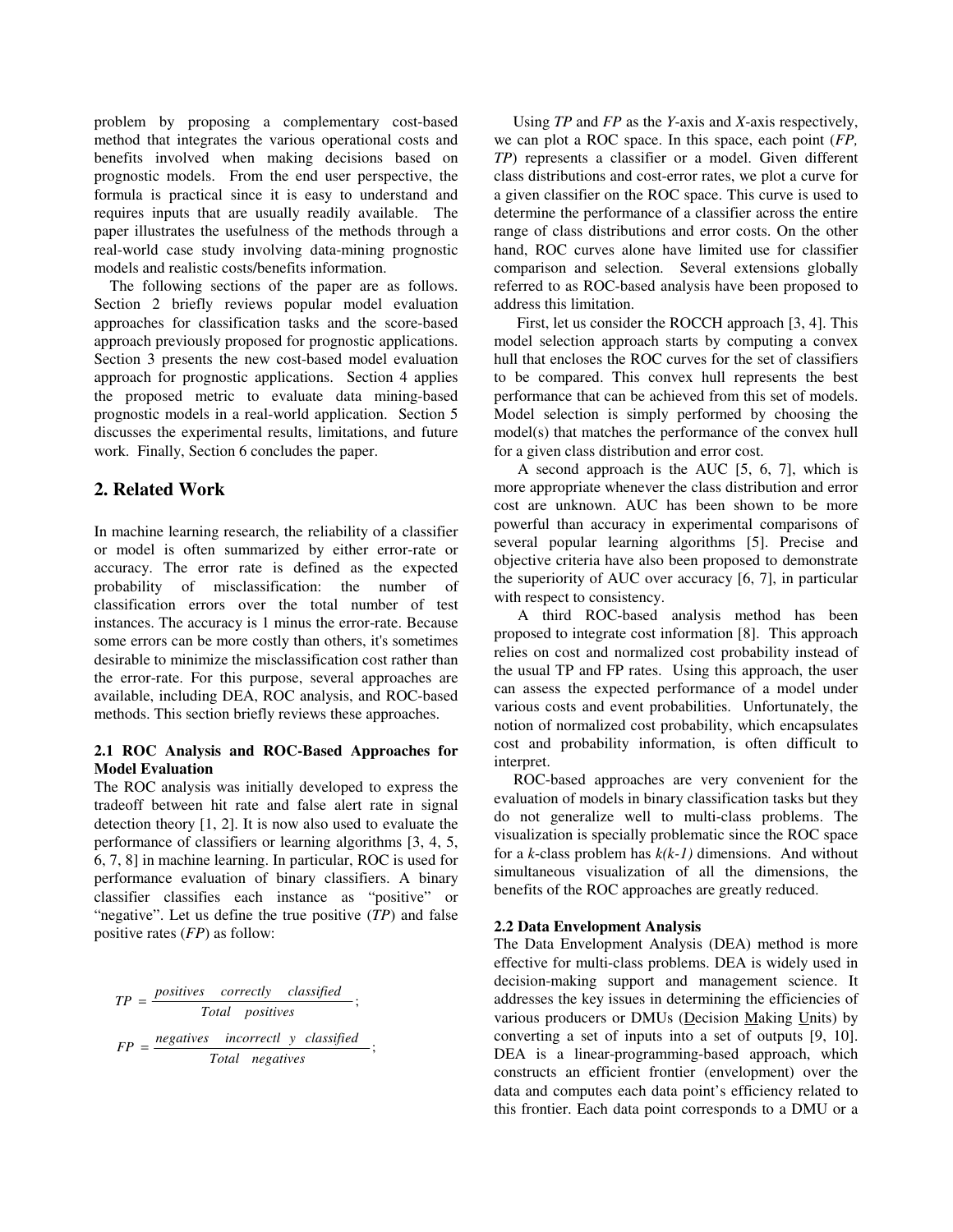producer in applications. The task of DEA is to identify the efficiency of the DMUs from the inputs. Z. Zheng, et al. have attempted to apply DEA to model evaluation and combination [11]. They have proved that DEA and ROCCH have the same convex hull for binary classifications. In other words, DEA is equivalent to ROCCH for binary classification tasks. However, DEA can also be used to evaluate models in *k*-class problems.

#### **2.3 Score-Based Approach for Model Evaluation**

The existing ROC-based or DEA-based metrics fail to capture two important aspects for prognostic applications. The first aspect is the timeliness of the predictions. A model that predicts a failure too early leads to non-optimal component use. On the other hand, if the failure prediction is too close to the actual failure then it becomes difficult to optimize the maintenance operation. To take timeliness of the predictions into account, the evaluation method needs to consider the delta time between the prediction of a failure and its actual failure (time-tofailure). The second aspect relates to coverage of potential failures. Because the learned model classifies each report into one of two categories (replace component; do not replace component), a model might generate several alerts before the component is actually replaced. More alerts suggest a higher confidence in the prediction. However, we clearly prefer a model that generates at least one alert for most component failures over one that generates many alerts for just a few failures. That is, the model's coverage is very important to minimizing unexpected failures. Given this, we need an overall scoring metric that considers alert distribution over the various failure cases. We shall now introduce a reward function to take timeliness of predictions into account and then we will present a new scoring metric that addresses the problem detection coverage.

 We define a reward function for predicting the correct instance outcome. The reward for predicting a positive instance is based on the number of days between instance generation and the actual failure. Figure 1 shows a graph



**Figure 1. A reward function for positive predictions**

of this function. The maximum gain is obtained when the model predicts the failure between five to twenty days prior to a component failure. Outside this target period, predicting a failure can lead to a negative reward threshold, as such a prediction corresponds to a misleading advice. Accordingly, false-positive predictions (predictions of a failure when there is no failure) are penalized by a reward of -1.5 in comparison to a 1.0 reward for true-positive predictions (predictions of failure when there is a failure).

 The reward function accounts for time-to-failure prediction for each alert; to evaluate model coverage we must look at alert distribution over the different failure cases. This is taken into account by the following formula to evaluate the overall performance:

$$
Score = \left(\frac{NbrDtected}{NbrofCases}\right)^{Sign} \sum_{i=1}^{p} sc_i
$$
 (1)

where:

- *p* is the number of positive predictions in the test dataset;
- *NbrDetected* is the number of failures, which contain at least one alert in the target interval;
- *NbrofCase* is total number of failures in a given testing dataset;
- *Sign* is the sign of  $\sum_{i=1}^{p}$ *p*  $\sum_{i=1}$  *sc*<sub>*i*</sub> 1 . When *Sign* <0 and

*NbrDetected*=0, *score* is set to zero; and

• *sci* is calculated with the reward function above for each alert.

In terms of process, we first adapt the thresholds of the reward function based on the requirements of the prognostic application at hand (rewards, target period for predictions). Then, we run all models developed on the test dataset(s) and compute their score (using Equation 1). The model with the highest score is considered the best model for the application.

## **3. Evaluating Cost Saving**

Although the score-based approach proposed above takes the time-to-failure prediction and problem detection coverage into account for evaluating models, the scores computed do not inform the end users on the expected cost savings of the models. In this section, we propose a new approach that addresses this problem by trying to quantify how much an organization could save by deploying a given prognostic model.

 The proposed method is based on the following scenario. The prognostic model is to be implemented in a monitoring system that receives and processes the data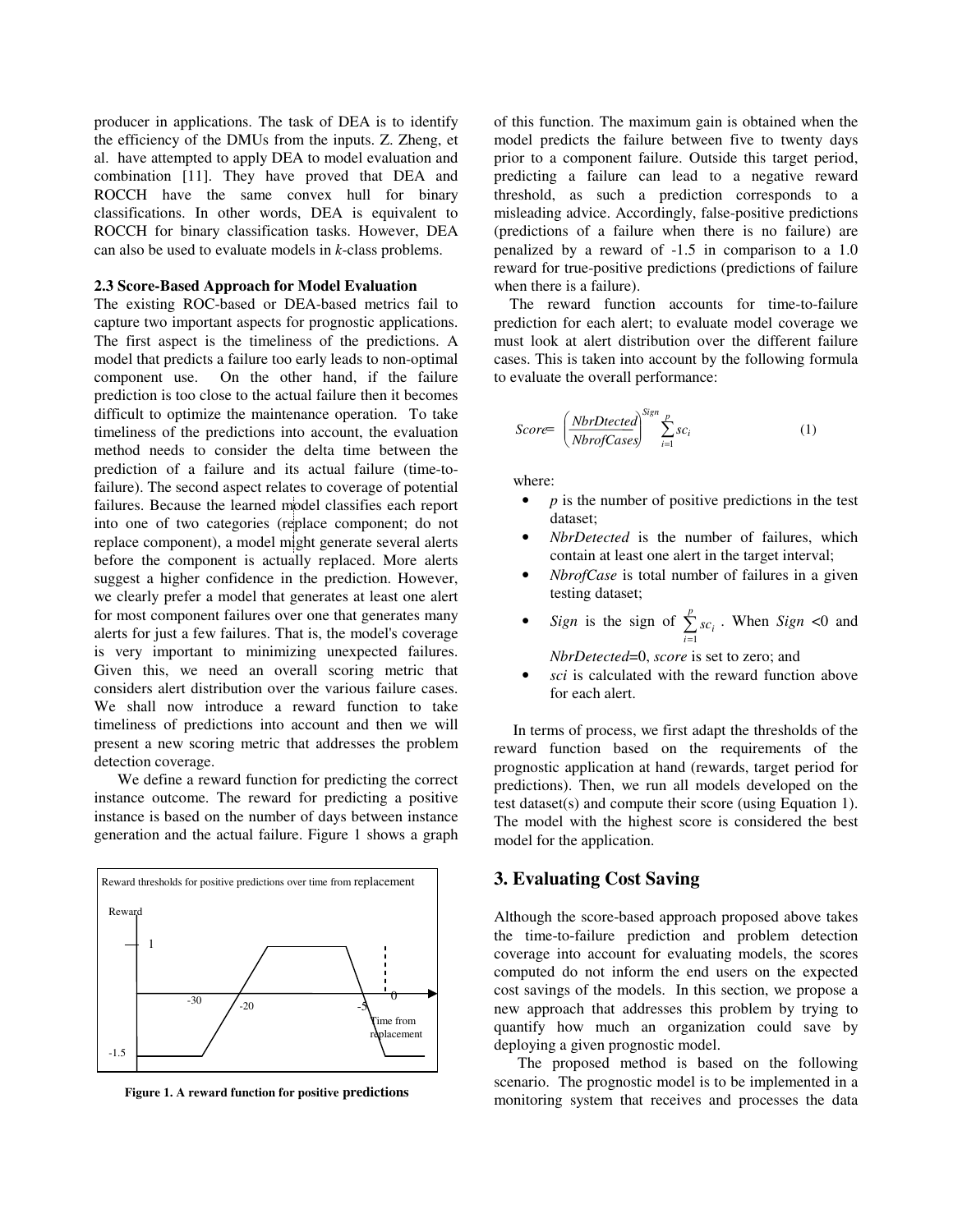from the equipment in a near real-time manner. Whenever the prognostic model predicts a component failure, an alert is transmitted to the appropriate maintenance staff. After receiving an alert, the maintenance staff will inspect the given component as soon as possible. If the component is found faulty, it would be replaced immediately. Otherwise, the prediction would be considered as a false alert (false positive) and the component will stay in operation.

 As with the approach discussed in Section 2.3, the user specifies an optimal target window for the alerts as shown in Figure 2. We use  $t_T$  and  $t_0$  to denote the beginning and then end of this target window. We note that  $t_0$  also represents the actual failure time. The time at witch the prognostic model predicts a failure (and alert is raised) is noted *p*. When  $p < t<sub>T</sub>$  there is a potential for replacing a component before the end of its useful life and therefore losing some component usage. Our approach accounts for this lost of usage by penalizing early alerts proportionally to the difference between  $p$  and  $t<sub>T</sub>$ . By convention, we set  $t_0 = 0$  and use negative values for times prior to  $t_0$  and positive numbers after  $t_0$ . Accordingly, we use  $|p - t_T|$  for the difference between

 $p$  and  $t_T$ . In practice, we use week, day, or hour as time unit.



Figure 2, Time relation between alert time and failure time

 The approach also assumes that the user provides some cost information including the cost of a false alert (an inspection without component replacement), a pro rata cost for early replacement, the cost for fixing a faulty component, and the cost of an undetected failure (i.e., a functional failure during operation without any prior prediction from the prognostic model). The first three costs are generally easy to obtain while the last one is difficult to approximate accurately. This is because failures during operation may incur various other costs that are themselves difficult to estimate. For instance, an operational failure may cause a secondary component to

fail prematurely, it may incur delays in the scheduled operations with potential negative consequences on user's satisfaction and reputation of the organization, or it may cause a safety hazard and turns into a catastrophe. Although these secondary effects could greatly influence decision regarding the adoption of a prognostic model, the lack of accurate information prevented us from integrating them into the proposed approach. Hence, we adopt a conservative approach and only consider direct costs involved in a functional failure.

To evaluate the cost saving (*CS*) due to a model, we compute the difference between the cost of operation without the model ( $C_{nm}$ ) and the cost with the prognostic model ( $C_{pm}$ ). These costs are computed using the following equations:

$$
C_{nm} = c \cdot (N + M) + d \cdot (M + N) \tag{2}
$$

$$
C_{pm} = a \cdot T_e + b \cdot F + c \cdot N + d \cdot (M + N)
$$
 (3)

where:

- *a* is a pro rata cost for early replacement. For example, \$10 for each lost day of usage;
- *b* is the cost for a false alert;
- $c$  is the cost for an undetected failure (direct cost for a failure during operation);
- *d* is the cost for replacing the component (either after a failure or following an alert);
- $N$  is the number of undetected failures;
- *M* is the number of detected failures:
- $T_e$  is the sum of  $|p - t_T|$  for all predicted failures, i.e.,  $T_e = \sum_{i=1}^{16}$  $=\sum_{m=1}^{M}$  *p*  $T_e = \sum_{i=1}^{ } \mid p_i - t_T \mid$  $| p_i - t_T |$  where  $p_i$  is the time of the  $i^{th}$  prediction; and
- *F* is the number of false alerts.

As discussed above, the constants  $a, b, c$  and  $d$  are provided by the end user.  $T_e$ ,  $F$ ,  $M$  and  $N$  are computed after applying the given model to an independent testing dataset. The following section presents a real world case study that illustrates the process.

#### **4. A Case Study**

 $\overline{a}$ 

The WILDMiner project<sup>1</sup> targets the development of datamining-based models for prognostic of train wheel failures [12]. The objective is to reduce train wheel failures during operation which disrupt operation and could lead

 $1$  More information on the WILDMiner project is available at http://iititi.nrc-cnrc.gc.ca/projects-projets/wildminer\_e.html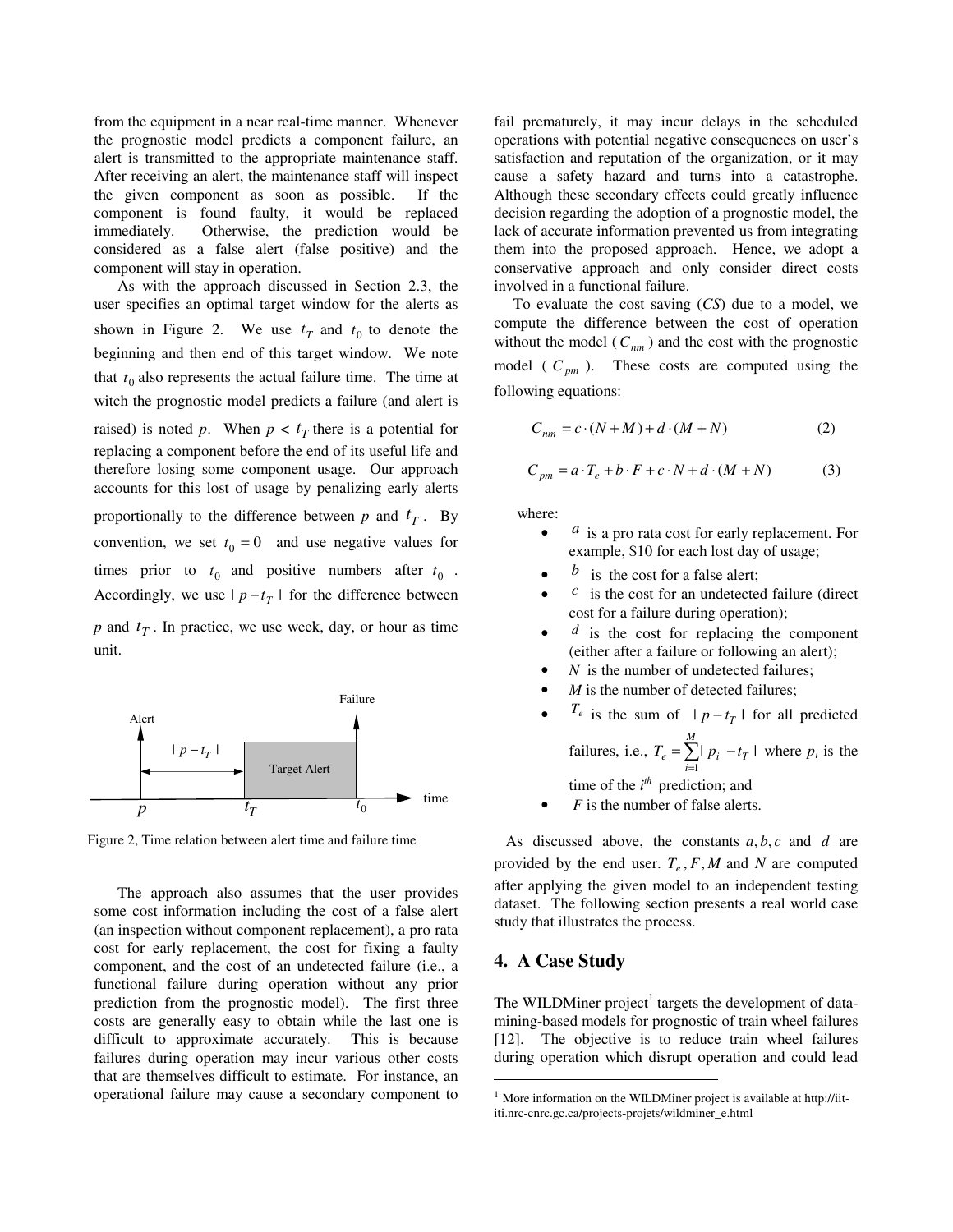to catastrophes such as train derailments. The data used to build the predictive models come from the WILD (Wheel Impact Load Detectors) data acquisition system. This system measures the dynamic impact of each wheel at strategic locations on the rail network. When the measured impact exceeds a pre-determined threshold, the wheels on the corresponding axle are considered faulty. A train with faulty wheels needs to immediately reduce speed and then stop at the nearest siding so that the car with faulty wheels can be decoupled and repaired. A successful prognostic model would be able to predict high impacts ahead of time so that problematic wheels are replaced before they disrupt operation.

 For this study, we used WILD data collected over a period of 17 months from a fleet of 804 large cars with 12 axles each. After data pre-processing, we ended up with a dataset containing 2,409,696 instances grouped in 9906 time-series (one time-series for each axle used in operation during the study). We used 6400 time-series for training (roughly the equivalent of the first 11 months) and kept the remaining 3506 time-series for testing (roughly the equivalent of the last 6 months). Since there are only 129 occurrences of wheel failures in the training dataset, we selected the corresponding 129 time-series out of the initial 6400 time-series in the training dataset. We created a relevant dataset for modeling which contains 214364 instances from the selected 129 time-series.

 Using the obtained dataset and the WEKA package, we built the prognostic models. The model-building process consists of three steps [12,13]. First, we labeled all instances in the dataset by configuring the automated labeling step. Second, we augmented the representation with new features such as the moving average for a key attribute. Finally, we used WEKA's implementation of decision trees (J48) and naïve Bayes (SimpleNaiveBayes) to build four prognostic models referred to as A, B, C and D. Model A and B were obtained with default parameters from J48 and SimpleNaiveBayes, respectively. In a second experiment, we modified the misclassification costs to compensate for the imbalanced between positive and negative instances and then re-run J48 and SimpleNaiveBayes to generate model C and D.

 For evaluation purpose, we ran these four models on the test dataset. The test dataset has 1,609,215 instances. Out of the 3506 time-series contained in the test dataset, 81 comprise a validated wheel failure. We applied the proposed evaluation method to estimate the cost saving from these four models. Since we assumed that the operators will act as soon as they receive an alert (Section 3), we only kept the first alert (prediction of failure) from each time-series. We then extracted the performance parameters *N*, *M*, and *F* by counting the number of timeseries for which we did not get any predictions, the number of series for which we did get a prediction followed by an actual failure (true positive), and the

number of time-series for which we got a false alert, respectively. To compute  $T_e$ , we added the differences between the time of the prediction and the beginning of the target window (i.e.,  $|p - t_T|$ ) for each of the M timeseries for which the model correctly predicted a failure. In this application, the time unit for the difference  $|p - t_T|$ is "day" and  $t_T$  is set as 20 days prior to failure failure. For example, when the time-to-failure prediction (*p*) of an alert is 40 days to an actual failure, its difference,  $|p - t_T|$ , is 20 days  $(|p - t_T| = |-40 - (-20)| = 20)$ 

The cost information (noted  $a, b, c$ , and  $d$  in Equations (2) and (3)) was provided by an independent expert in the railway industry. These are as follows:  $a = \frac{2}{\pi}$  day for lost of usage, *b*=\$500/per false alert, *c*=\$5000/per undetected failure and *d*=\$2100/per component replacement. All costs are in US dollars. Using these values and the results for the performance parameters, we obtained the results shown in Table 1.

**Table 1, The results of 4 prognostic models on test data.** 

| <b>Model Name</b> | $T_e$ | $M+N$ | N  | F   | <b>Cost Saving</b><br>(US\$) |
|-------------------|-------|-------|----|-----|------------------------------|
| Model A           | 357   | 81    | 40 | 245 | 81,750.0                     |
| Model B           | 812   | 81    | 30 | 178 | 164,376.0                    |
| Model C           | 647   | 81    | 6  | 161 | 293,206.0                    |
| Model D           | 1339  | 81    | 21 | 260 | 167,322.0                    |

#### **5. Discussions and Limitations**

The case study illustrates the simplicity and usefulness of the evaluation approach. With this approach, the end user gets a quick understanding of the potential cost savings to be expected from each of the model. Key factors such as timeliness of the alerts and coverage of failures are taken into account, which is not the case with other methods typically used in data mining research. It is worth pointing out that the proposed approach focuses on cost saving and does not tackle the safety issues. It is also interesting to note that, for the case study considered, the results obtained from the proposed method is consistent with the score-based approach described in Section 2.3. It would be interesting to confirm this consistency with additional applications.

 The accuracy and applicability of the proposed method is directly linked to the availability and quality of the cost information provided. In the case study